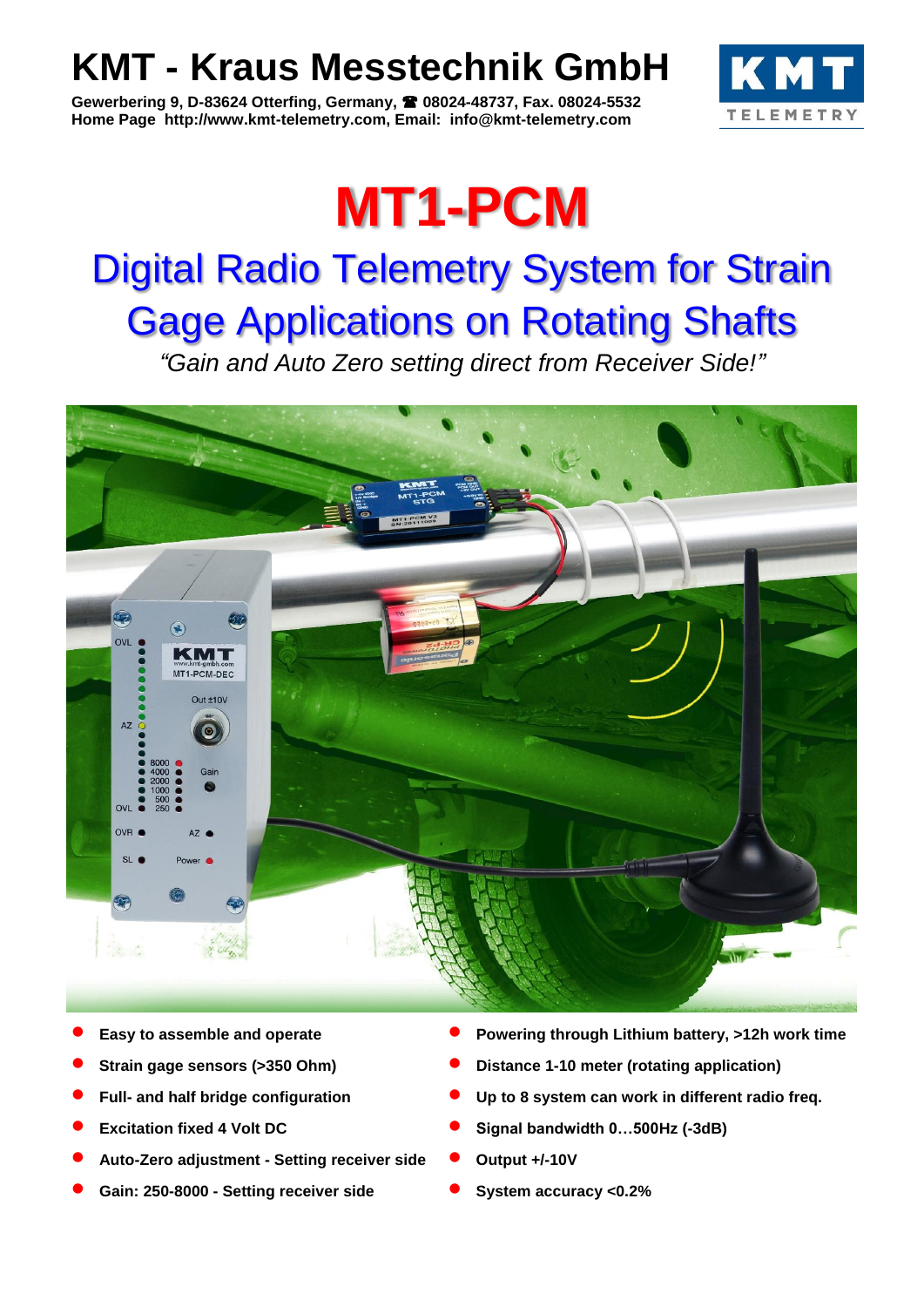**General Description**

The MT1-PCM single-channel telemetry system offers the easiest handling for the wireless radio transmission of strain gage signals from rotating shafts.

The encoder has dimensions (MT1-PCM-STG) of 62x27x11mm (without connectors) and transmitter (40k-Tx) of 62x27x11mm (without connectors). Each module has a weight of about 30g. The encoder/transmitter parts are simply mounted on the rotating shaft with a special fiber reinforced tape and add steel trip.

Powering of the transmission part is with battery 6-9V, power consumption 90-100mA. The digital data transfer between transmitter and receiver is realized by radio frequency 433MHz or 868MHz, transmitting power 10mW

#### **Functional Description**

The MT1-PCM transmitter transmits a digital radio frequency signal to the receiver. The distance between transmitter and receiver (depends of application) is 1-10 meter. "Not rotating Point to Point application upto 100m at free view"

The receiver unit offers a BNC connector at the front panel with analog outputs  $\pm$  10 V. An LED bar indicator shows the actual level and a successful Auto Zero calibration. Overload is indicated by the last LED´s in pos. or neg. direction of the bar graph. These OVL-LED´s operate in peak-hold mode and are reset by pressing the overload switch.

Strain gage sensors (>350 Ohm) in full- and half- bridge configuration can be directly connected to the transmitter. The excitation is fixed to 4 Volt DC and the gain is set by the gain switch on the receiver side. An auto-zero (AZ) adjustment is executed by pressing the AZ button on the front side of the receiver. The successful AZ operation is indicated by a yellow LED in the middle of the LED bar indicator. When the AZ completes the LED continuously illuminates. A continued flashing of the yellow LED indicates some error in the AZ electronics. In this case please contact the support of KMT. The AZ setting is stored in a Flash-RAM and thus is not lost during power-off. Use only shielded sensor cable.

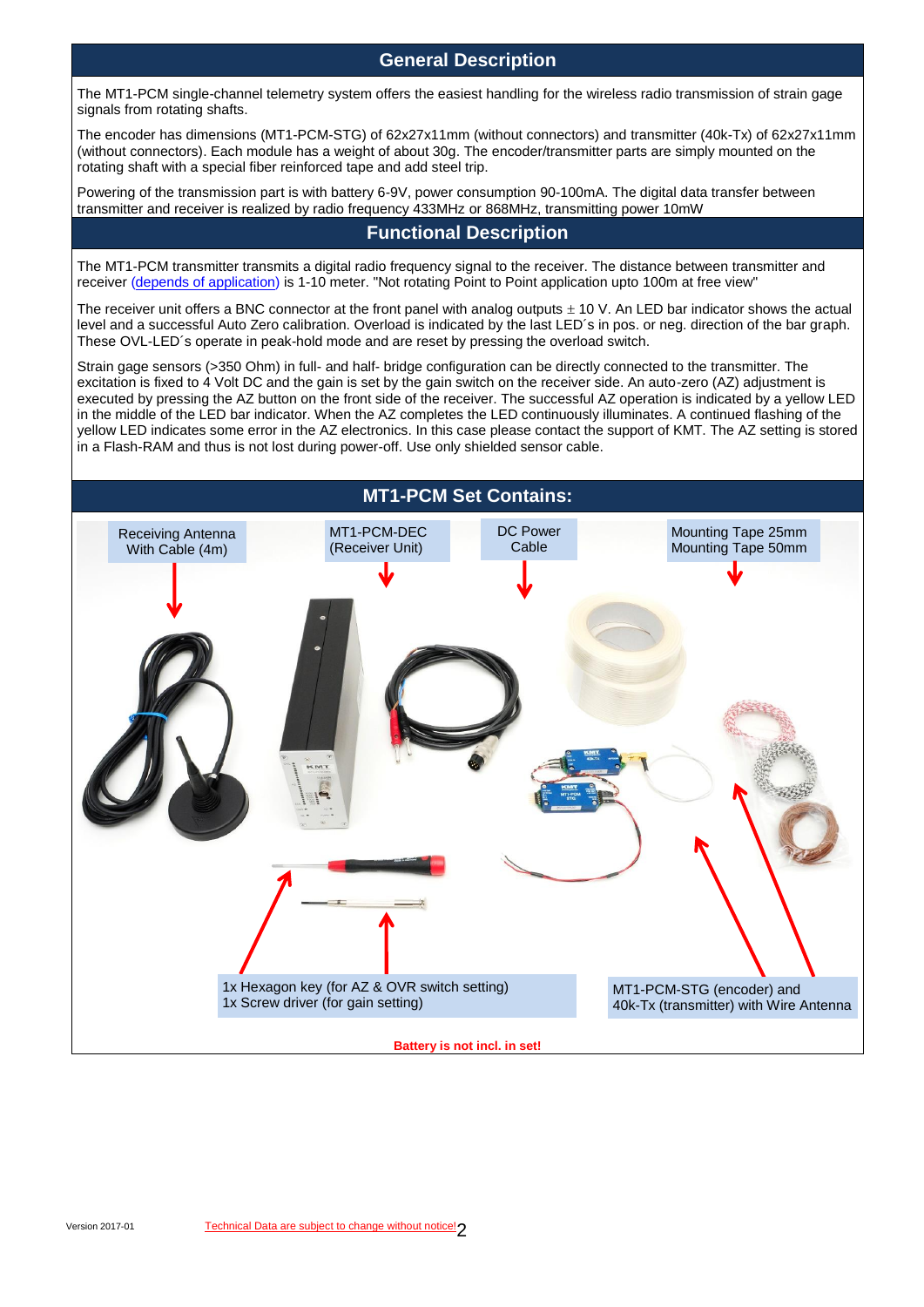| <b>Technical Data - Transmitter</b>                  |                                          |                                                                      |  |  |
|------------------------------------------------------|------------------------------------------|----------------------------------------------------------------------|--|--|
|                                                      | MT1-PCM-STG                              |                                                                      |  |  |
| $\bullet$<br>$\bullet$<br>K W                        | Straingage:                              | Full and 1/2 bridge > 350 Ohm,                                       |  |  |
| <b>PCM GND</b><br>4V EXC<br>PCM OUT<br>1/2 Bridge    | Excitation:                              | 4 VDC (fixed)                                                        |  |  |
| <b>MT1-PCM</b>                                       | Gain:                                    | 250; 500; 1000; 2000; 4000; 8000                                     |  |  |
| <b>STG</b><br>GND                                    |                                          | (select able from receiver side)                                     |  |  |
|                                                      | Gain table                               |                                                                      |  |  |
|                                                      | Gain                                     | Autozero range                                                       |  |  |
|                                                      | 250                                      | 100%                                                                 |  |  |
|                                                      | 500<br>1000                              | 200%<br>400%                                                         |  |  |
|                                                      | 2000                                     | 400%                                                                 |  |  |
| $\bigodot$<br>$\odot$<br>KMT<br><b>GND</b>           | 4000                                     | 400%                                                                 |  |  |
| $40k-Tx$<br><b>PCM IN</b><br><b>ANTENNA</b>          | 8000                                     | 400%                                                                 |  |  |
| $+5V$<br>$\bullet$<br>$\odot$                        |                                          |                                                                      |  |  |
|                                                      | Shunt Cal:                               | Via external resistor for positive and negative calibration          |  |  |
|                                                      | Analog bandwidth:                        | 0 - 500 Hz (-3 dB)<br>$-10$ to $+80$ °C                              |  |  |
|                                                      | Operating temperature:<br>Sampling rate: | 2000 Hz                                                              |  |  |
|                                                      | Resolution:                              | 12bit (ADC)                                                          |  |  |
|                                                      |                                          |                                                                      |  |  |
|                                                      | 40k-Tx transmitter:                      |                                                                      |  |  |
|                                                      | Carrier frequency:                       | 433MHz or 868MHz, 10mW transmitting power                            |  |  |
|                                                      | Dimensions:                              | MT1-PCM-STG = 62x27x11mm (without connectors)                        |  |  |
|                                                      |                                          | $40k-Tx = 62x27x11mm$ (without connectors)                           |  |  |
|                                                      | Weight:                                  | each about 30 gram (without cables)                                  |  |  |
|                                                      | Static acceleration:                     | up to 3000g (only with inductive power!)                             |  |  |
|                                                      |                                          | with lithium battery about 1000g                                     |  |  |
|                                                      | Powering:                                | MT1-PCM-STG By battery 6-9V                                          |  |  |
|                                                      |                                          | (powering 40k-Tx trough MT1-PCM-STG, +5V/GND)                        |  |  |
|                                                      | Power consumption:                       | 90 <sub>m</sub> A                                                    |  |  |
|                                                      | Operating time                           | with CR-P2 Lithium 1600mAh battery about >12h                        |  |  |
|                                                      | Optional:                                | <b>Inductive powering</b>                                            |  |  |
|                                                      |                                          |                                                                      |  |  |
| $\bigcirc$<br><b>KMT</b>                             | <b>MT1-PCM-VOLT</b>                      |                                                                      |  |  |
|                                                      | High level inputs:                       | +/- 20, 10V, 5V, 2.5V, 1.25V or 0.625V                               |  |  |
| <b>MT1-PCM</b><br><b>GND</b>                         | Range:                                   | 250; 500; 1000; 2000; 4000; 8000<br>(select able from receiver side) |  |  |
| $IN -$                                               | Gain table                               |                                                                      |  |  |
| Volt<br>$+6-9V$<br>$IN +$                            | <b>INPUT</b> range                       | Gain                                                                 |  |  |
|                                                      | $+/- 20V$                                | 250                                                                  |  |  |
|                                                      | $+/- 10V$<br>$+/- 5V$                    | 500<br>1000                                                          |  |  |
|                                                      | $+/- 2.500V$                             | 2000                                                                 |  |  |
|                                                      | $+/- 1.250V$                             | 4000                                                                 |  |  |
| $\bullet$<br>$\bullet$                               | $+/- 0,625. V$                           | 8000                                                                 |  |  |
| KMT<br>GND                                           |                                          |                                                                      |  |  |
| $40k-Tx$<br><b>PCM IN</b><br><b>ANTENNA</b><br>$+5V$ | Analog bandwidth:                        | 0 - 500 Hz (-3 dB)                                                   |  |  |
| $\bullet$<br>$\bullet$                               | Operating temperature:                   | $-10$ to $+80$ °C                                                    |  |  |
|                                                      | Sampling rate:<br>Resolution:            | 2000 Hz                                                              |  |  |
|                                                      |                                          | 12bit (ADC)                                                          |  |  |
|                                                      | 40k-Tx transmitter:                      |                                                                      |  |  |
|                                                      | Carrier frequency:                       | 433MHz or 868MHz, 10mW transmitting power                            |  |  |
| o                                                    | Dimensions:                              | MT1-PCM-STG = 62x27x13mm (without connectors)                        |  |  |
| <b>KMT</b><br>$\bullet$<br>MT1-PCM<br>GND            |                                          | $40k-Tx = 62x27x11mm$ (without connectors)                           |  |  |
| Volt<br>$+6 - 9V$                                    | Weight:                                  | each about 30 gram (without cables)                                  |  |  |
| $\bullet$                                            | Static acceleration:                     | up to 3000g (only with inductive power!)                             |  |  |
|                                                      |                                          | with lithium battery about 1000g                                     |  |  |
| G<br><b>KMT</b><br>O.                                | Powering:                                | MT1-PCM-STG By battery 6-9V                                          |  |  |
| MT32-40K-TX ANTENN                                   |                                          | (powering 40k-Tx trough MT1-PCM-STG, +5V/GND)                        |  |  |
| $\bullet$<br>$\bullet$                               | Power consumption:                       | 90 <sub>m</sub> A                                                    |  |  |
|                                                      | Operating time                           | with CR-P2 Lithium 1600mAh battery about >12h                        |  |  |
|                                                      | Optional:                                | <b>Inductive powering</b>                                            |  |  |
|                                                      |                                          |                                                                      |  |  |